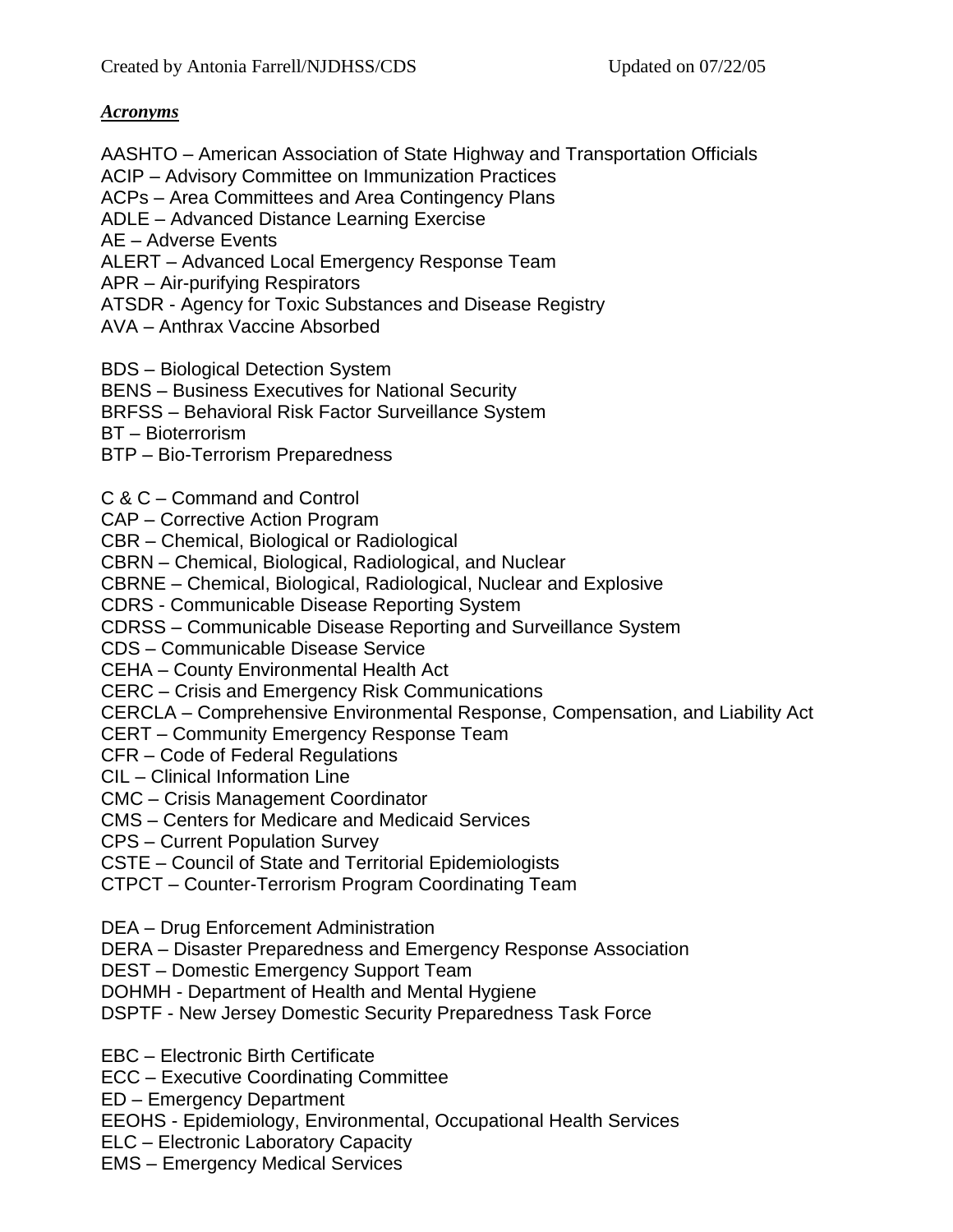EOC – Emergency Operations Center

EOP – Emergency Operations Plan

EORs – Exercise Observation Reports

EPCRA – Emergency Planning and Community Right-to-Know Act

ERRS – Emergency and Rapid Response Services

ESF – Emergency Support Function

FEDEX – Federal Express

FeX – Functional

FOSCs – Federal On-Scene Coordinators

FRP Federal Response Plan

FSE– Full Scale Exercise

FSL – Federal State Local

GIS – Geographic Information System

HACC – Healthcare Auxillary Command Center

HAN - Health Alert Network

HCC – Health Command Center

HCC – Health Coordination Center

HERC – Health Educator/Risk Communicator

HERMIS – Health Emergency Resource Management Information System

HHCRT - Hospital Health Care Response Teams

HICPAC – Hospital Infection Control Practices Advisory Committee

HIPAA – Health Insurance Portability and Accountability Act (Privacy Rule)

HRSA – Health Resources and Services Administration

HSAS – Homeland Security Advisory System

HSEEP – Homeland Security Exercise and Evaluation Program

HSOC – Homeland Security Operations Center

IC – Incident Commander

ICP – Incident Command Post

ICP – Infection Control Professional

ICP – Infection Control Practitioner

ICPs – Infection Control Professionals

ICS – Incident Command System

ICS/UC – Incident Command System/Unified Command

ILI – Influenza like illness

IND – Investigational New Drug

IT SPECIALIST – Information Technology Specialist

IZDP - Infectious and Zoonotic Disease Program

JFO – Joint Field Office

JIC – Joint Information Center

JOC – Joint Operations Center

JTF-CS - Joint Task Force-Civil Support

JTTF – Joint Terrorism Task Force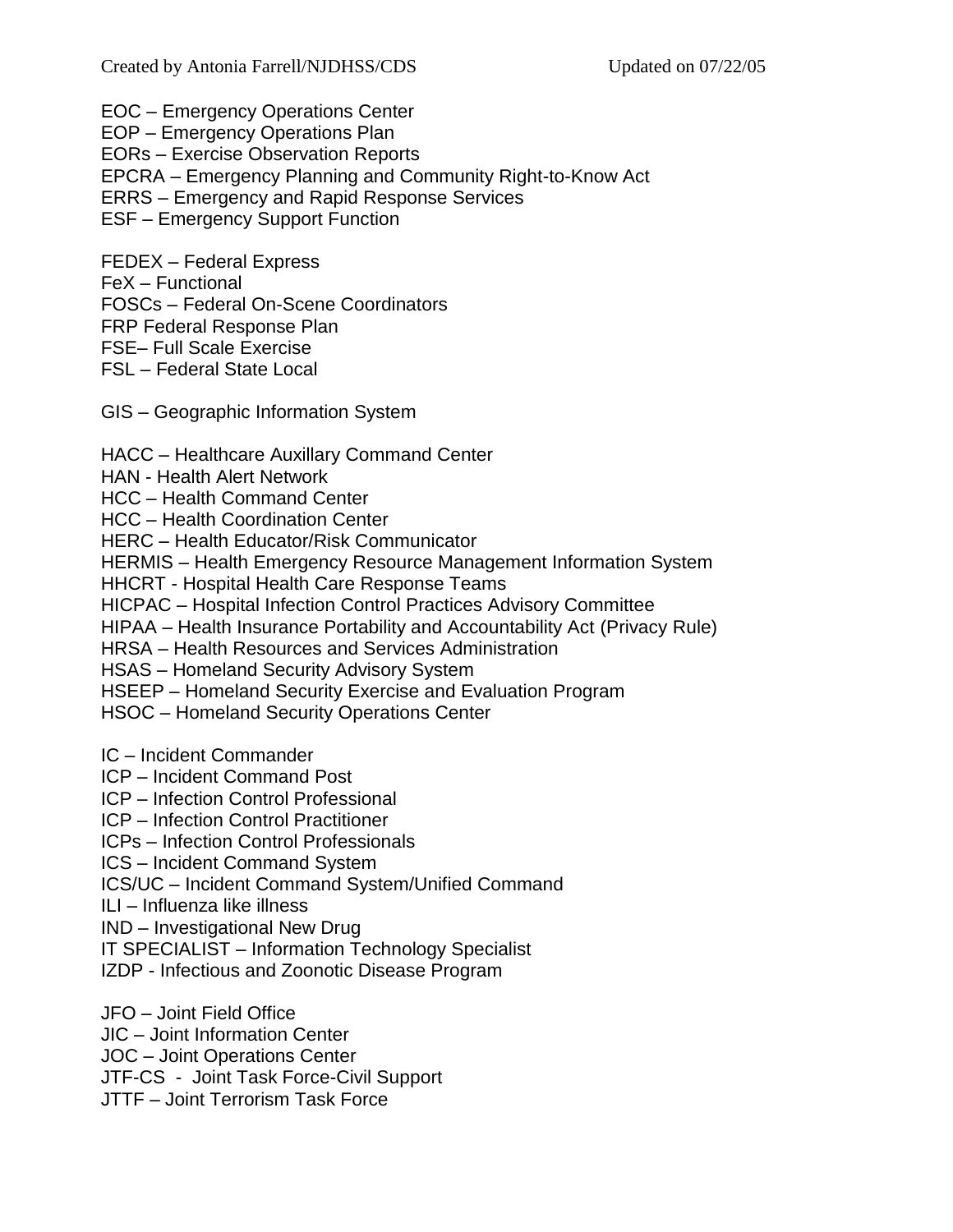LEPCs – Local Emergency Planning Committees

LFA – Lead Federal Agency

LHD - Local Health Department

LINCS - Local Information Network Communication System

LOINC – Logical Observation Identifiers Names and Codes

LRN – Laboratory Response Network

LSCs – Local Site Coordinators

LTCF – Long Term Care Facility

MA – Mission Assignment

MAPP – Mobilizing for Action through Planning and Partnerships

MCOs – Managed Care Organizations

MEDPREP – Medical Emergency and Disaster Prevention and Response Expert Panel

MMRS – Metropolitan Medical Response System

MOA – Memorandum of Agreement

MOU – Memorandum of Understanding

MSA – Metropolitan Statistical Areas

MSEL – Major Sequence of Events

NACCHO – National Association of County and City Health Officials

NAPH – Name/Address/Phone/Health history

NCP – National Contingency Plan

NCR – National Capital Region

NCRP – National Council on Radiation Protection and Measurements

NCTC – National Counterterrorism Center

NCVHS – National Committee on Vital and Health Statistics

NFPA – National Fire Protection Association

NIIMS – National Interagency Incident Management System

NIMS – National Incident Management System

NIOSH – National Institute for Occupational Safety and Health

NJDHSS - New Jersey Department of Health and Senior Services

NJHA – New Jersey Hospital Association

NJIIS - New Jersey Immunization Information System

NJSP SOME - New Jersey State Police – State Office of Emergency Management

NMRT – National Medical Response Team

NPS – National Pharmaceutical Stockpile

NRC – National Regulatory Commission

NRC – National Response Center

NRT – National Response Team

NSV – National Smallpox Vaccination Program

NVAC – National Vaccine Advisory Committee

ODP – Office for Domestic Preparedness

OEM – Office of Emergency Management

PDDs – Presidential Decision Directives

PERF – Police Executive Research Forum

PFO – Principal Federal Official

PHEL – Public Health Environmental Labs

PHEOC – Public Health Emergency Operation Center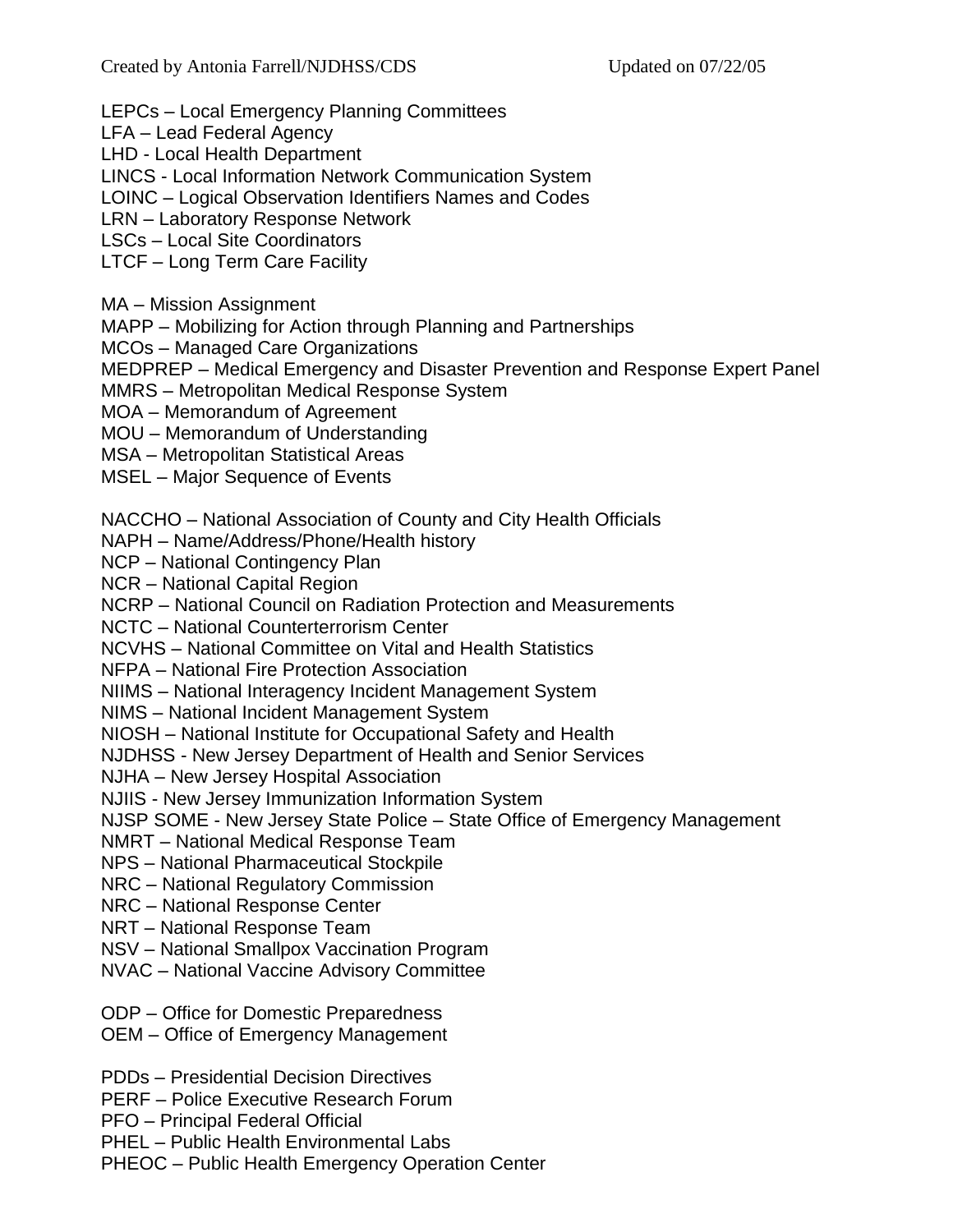- PHPPO Public Health Practice Program Office
- PHRT Public Health Response Team
- PIO Public Information Officer
- POD Point of Distribution
- POD Point of Dispensing (Dispensing site)
- PPE Personal Protective Equipment
- PSE&G Public Services Enterprise and Group
- PSOB Public Safety Officers Benefit Program
- PVS Pre-Event Vaccination System
- PVS Preparedness Vaccination System
- RACES Radio Amateur Civil Emergency Services
- RDD Radiological Dispersal Device
- REHS Registered Environmental Health Specialist
- RESS Registration, Education, Self-Screen
- RODS Real-time Outbreak Disease Surveillance System
- RODS Rapid Outbreak Detecting System
- RRT Regional Response Team
- RSS Receipt, Stage, Store refer to the function or the warehouse that performs the function of receiving, staging, and storing the SNS
- RUPHA Rutgers University Public Health Association
- SAC Special Agent in Charge
- SARA Superfund Amendments and Reauthorization Act of 1986
- SARS Severe Acute Respiratory Syndrome
- SEPPA Smallpox Emergency Personnel Protection Act
- SERC State Emergency Response Commission
- SFLEO Senior Federal Law Enforcement Official
- SHEA Society of Healthcare Epidemiology of America
- SIOC Special Incident Operations Center
- SIOC Strategic Information and Operations Center
- SIOC Strategic Interagency Operations Center
- SISS Smallpox Immunization Safety System
- SLG State and Local Guide
- SNOMED Systematized Nomenclature of Medicine
- SNS Strategic National Stockpile
- SOEM State Office of Emergency Management
- SOP Standard Operating Procedures
- TARU Technical Advisory Response Unit
- TT Table Top
- UMDNJ University of Medicine and Dentistry of New Jersey VAERS – Vaccine Adverse Event Reporting System
- VAV Variable Air Volume
- VIS Vaccine Information Statement
- VMI Vendor Managed Inventory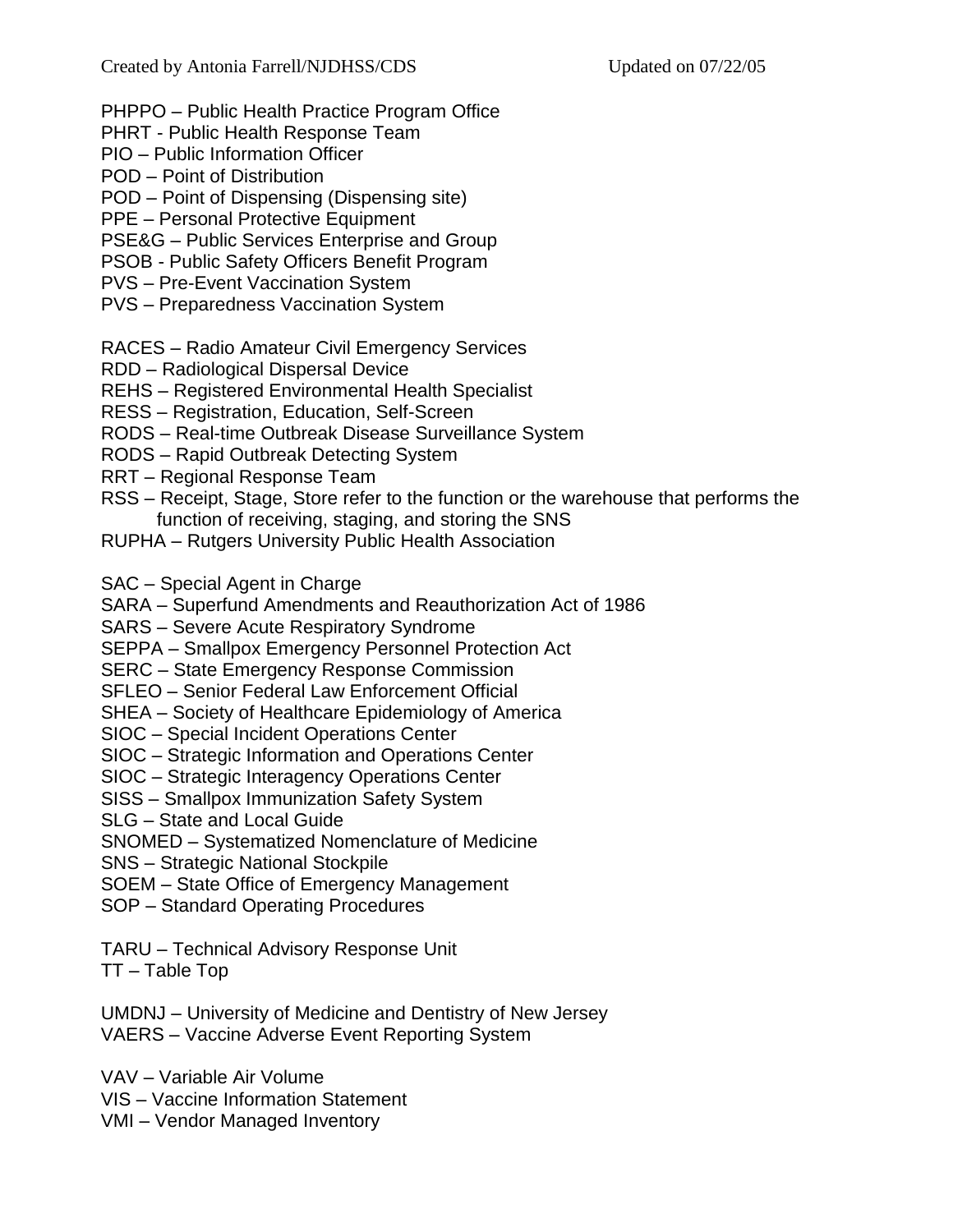WFD – Work Force Development Program

WHO – World Health Organization

WMD – Weapon of Mass Destruction

WMDOU – Weapons of Mass Destruction Operations Unit

WNV - West Nile Virus

## **UNITED STATES FEDERAL DEPARTMENTS AND AGENCIES**

ARC – American Red Cross

ATF – Bureau of Alcohol, Tobacco, Firearms and Explosives

CDC - Center for Disease Control

CIRG – Critical Incident Response Group

DHHS – Department of Health and Human Services

DHS – Department of Homeland Security

DOD – Department of Defense

DOE – Department of Energy

DOI – Department of the Interior

DOJ – Department of Justice

DOJ/FBI – Department of Justice/Federal Bureau of Investigation

DOL - Department of Labor

DON – Department of Navy

DOS – Department of State

DOT – Department of Transportation

DTRA – Defense Threat Reduction Agency

EPA – Environmental Protection Agency

FAA – Federal Aviation Administration

FBI – Federal Bureau of Investigation

FDA – Food and Drug Administration

FEMA – Federal Emergency Management Agency

GSA – General Services Administration

HUD – Department of Housing and Urban Development

IAFC – International Association of Fire Chiefs

ISTS – Institute for Security Technology Studies

JFCOM – Joint Forces Command

MIPT – National Memorial Institute for the Prevention of Terrorism

NASA – National Aeronautics and Space Administration

NASMHPD – National Association of State Mental Health Program Directors

NGA – National Governor's Association

NIJ – National Institute of Justice

NIMA – National Imagery and Mapping Agency

NRC – Nuclear Regulatory Commission

NRO – National Reconnaissance Office

NRP – National Response Plan

NSC – National Security Council

NWS – National Weather Service (Department of Commerce)

OSHA - Occupational Safety and Health Administration

SBA – Small Business Administration

SBCCOM – United States Army Soldier and Biological Chemical Command

SEER – Surveillance, Epidemiology, and End Results

SSA – Social Security Administration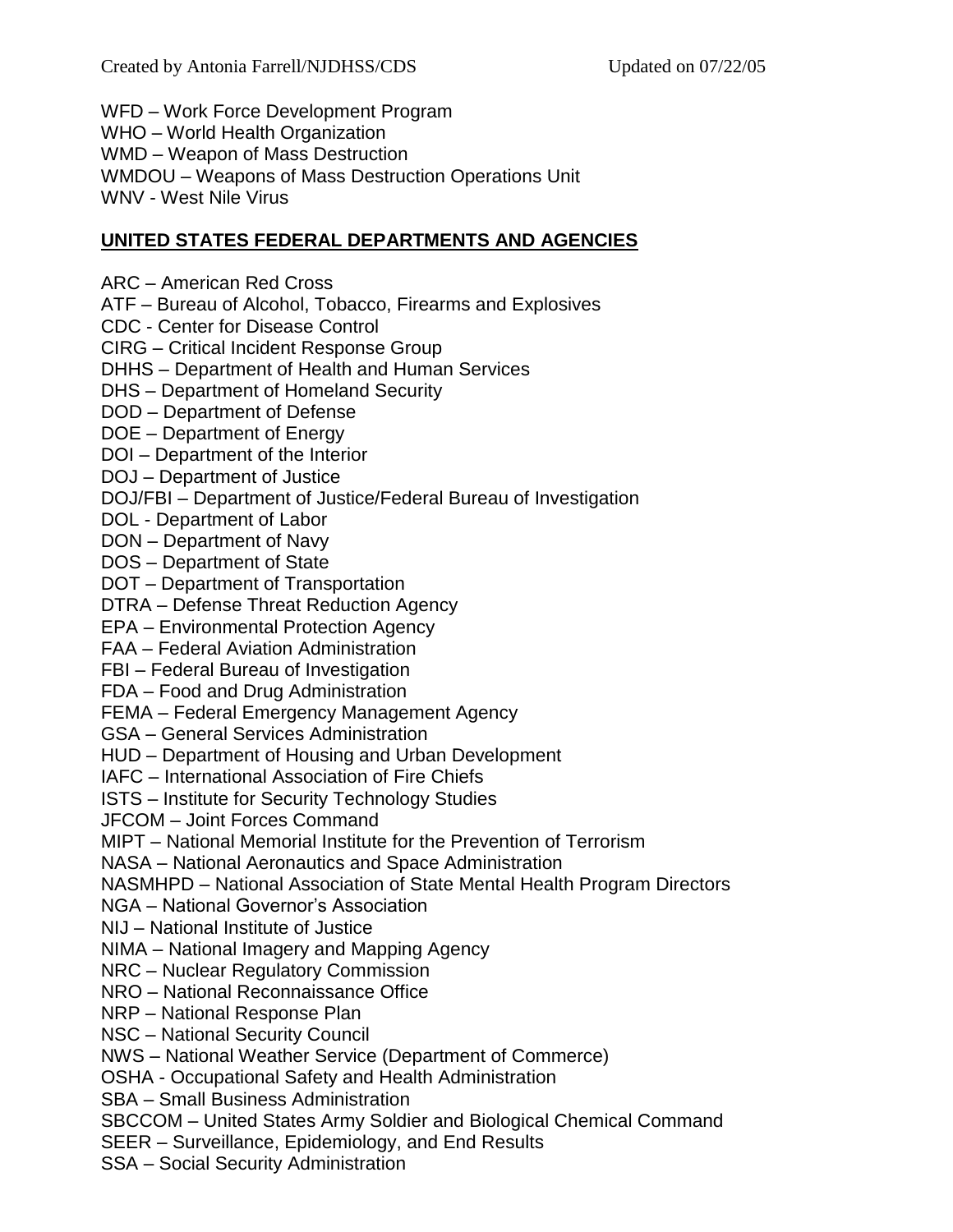STATE – State Tobacco Activities Tracking and Evaluation System

TSA – Transportation Security Administration

TSWG – Technical Support Working Group

UPS – United Parcel Service

USCG – United States Coast Guard

USCS – United States Customs Service

USDA – Department of Agriculture

USDHS – United States Department of Homeland Security

USGS – United States Geological Survey

USPS – United States Postal Service

USSS – United States Secret Service

VA – Department of Veterans Affairs

# **CANADIAN AGENCIES**

AAFC – Agriculture and Agri-Food Canada

BCMOH – British Columbia Ministry of Health EOC

BCPEP – British Columbia Provincial Emergency Program

CCG – Canadian Coast Guard

CCRA – Canada Customs and Revenue Agency

CFIA – Canadian Food Inspection Agency

CIC – Citizenship and Immigration Canada

CNSC – Canadian Nuclear Safety Commission

CSIS – Canadian Security Intelligence Service

DFAIT – Department of Foreign Affairs and International Trade

DOD – Department of Defense

DOJ – Department of Justice

EC – Environment Canada

HC – Health Canada

IC – Industry Canada

OCIPEP – Office of Critical Infrastructure Protection and Emergency Preparedness

PCO – Privy Council Office

PWGSC – Public Works and Government Services Canada

RCMP – Royal Canadian Mounted Police

SGC – Solicitor General

TC – Transport Canada

## **Acronyms used by the United States Coast Guard**

APO – Advanced Potable Detector

ATSDR – Agency for Toxic Substances and Disease Registry (Emergency Response Teams)

CAMEO – Computer Aided Management of Emergency Operations

CBIRF – United States Marine Corps Chemical Biological Incident Response Force

CIH – Certified Industrial Hygienists

CSIS – Center for Strategic and International Studies

DOE NEST – Department of Energy Nuclear Emergency Support Team

ECOT – United States Environmental Protection Agency's Emergency Communications and Outreach Team

EMSL – Environmental Monitoring Systems Labs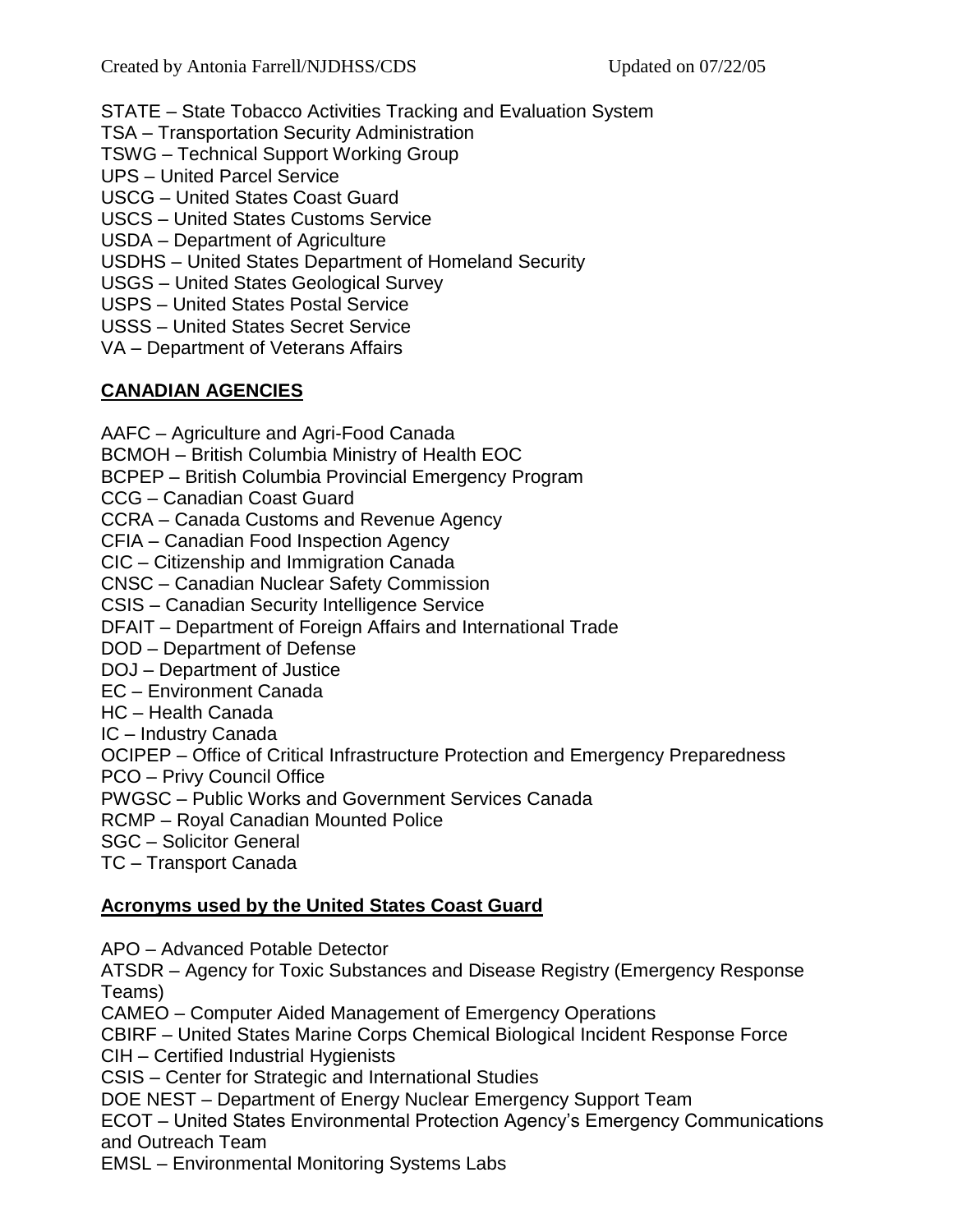EPA – United States Environmental Protection Agency

EPA ERT – United States Environmental Protection Agency's Environmental Response Team

EPA RERT – United States Environmental Protection Agency's Radiological Emergency Response Team

EPIC – Environmental Photographic Interpretation Center

FBI HMRU – Federal Bureau of Investigation, Laboratory Division, Hazardous Materials Response Unit

FID – Flame Ionization Detector

FOSCs – Federal on Scene Coordinators

HAZMAT – Hazardous Materials Response Division

IAEA – International Atomic Energy Agency

JDOMS – Department of Defense Joint Director of Military Support

MMRS – Department of Homeland Security, Federal Emergency Management Agency,

Metropolitan Medical Response System

NCERT – National Counter-terrorism Evidence Response Team

NOAA OR&R – National Oceanic and Atmospheric Administration Office of Response and **Restoration** 

NRDA – National Resource Damage Assessment

OECA – Office of Enforcement, Compliance, and Assurance

OSHA HRT – Occupational Safety and Health Administration Health Response Team

Peer Support/CISM – United States Environmental Protection Agency's Emergency

Response Peer Support and Critical Incident Stress Management Team

PID – Photo Ionization Detector

POSSE – Program of Ship Salvage Engineering

SHMED – State Hazardous Materials Enforcement Development Program

SMART – Special Monitoring of Advanced Response Technologies

SUPSALV – United States Navy Supervisor of Salvage and Diving

TAGA – Trace Atmospheric Gas Analyzer

USACE RR – United States Army Corps of Engineers Rapid Response Program

USCG NPFC – United States Coast Guard National Pollution Funds Center

USCG NSF – United States Coast Guard National Strike Force

USNG CST – United States National Guard Civil Support Teams

### **Miscellaneous**

AAR – After-Action Report

AARL – American Radio Rely League

AHRMM – Association for Healthcare Resource and Material Management

AMA – American Medical Association

APIC – Association for Professionals in Infection Control and Epidemiology

ARES – Amateur Radio Emergency Service

ASH SP – American Society of Health-System Pharmacists

ASTHO – Association of State and Territorial Health Officials

DERA – Disaster Emergency Response Agency

HIDA – Health Industry Distributors Association

HIGPA – Health Industry Group Purchasing Association

IAEM – International Association of Emergency Managers

JCAHO – Joint Commission on Accreditation of Healthcare Organization